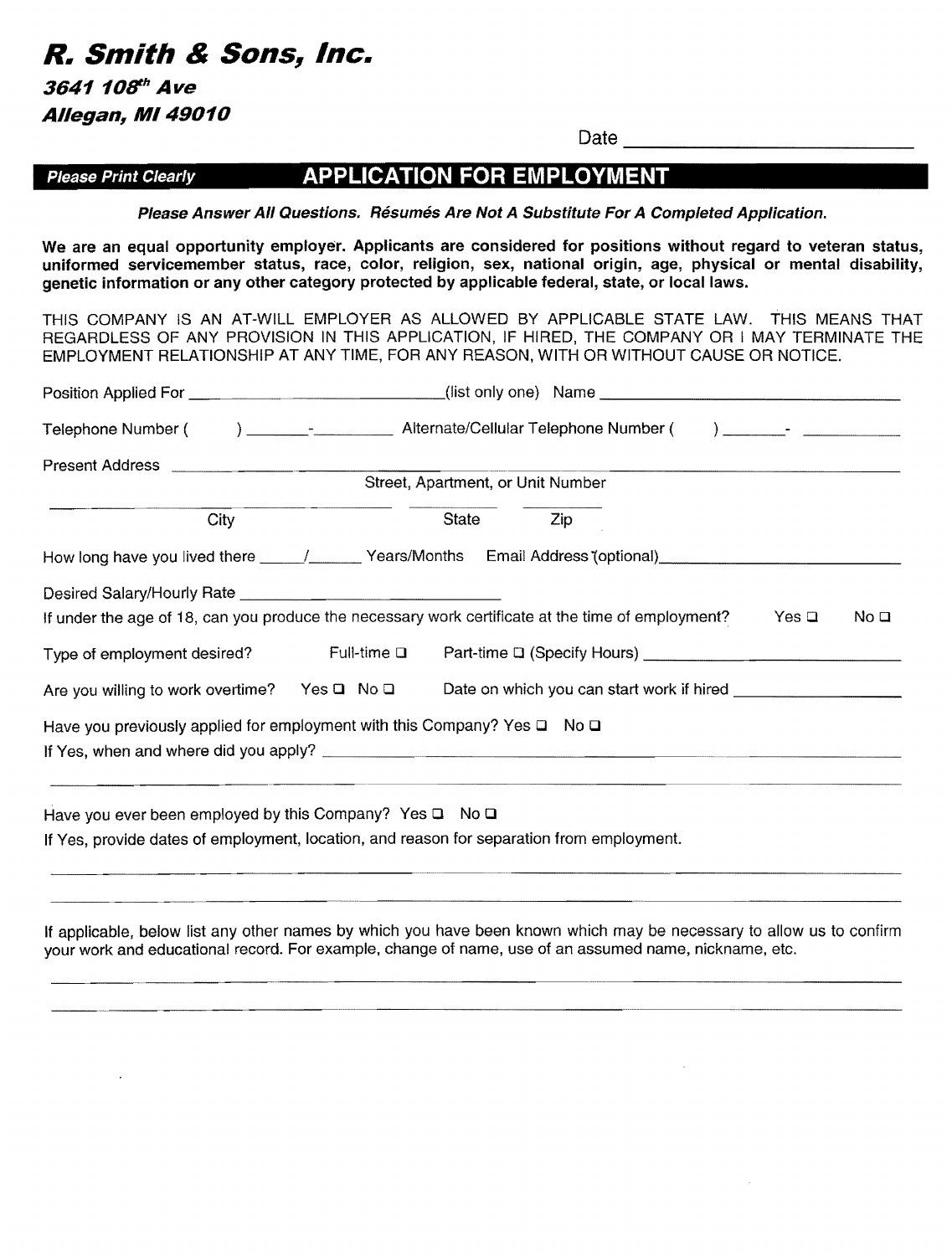| <b>Education</b>                    | <b>School Name and Location</b><br>(Address, City, State) | Course of<br>Study | Graduate?<br>Y or N | # of Years<br>Completed | Degree/Major |
|-------------------------------------|-----------------------------------------------------------|--------------------|---------------------|-------------------------|--------------|
| High School                         |                                                           |                    |                     |                         |              |
| College                             |                                                           |                    |                     |                         |              |
| Bus./Tech./Trade<br>or Post College |                                                           |                    |                     |                         |              |

Honors Received **Example 20** and 20 and 20 and 20 and 20 and 20 and 20 and 20 and 20 and 20 and 20 and 20 and 20

Employer

### **WORK EXPERIENCE**

Please list the names of your present and/or previous employers in chronological order with present or most recent employer listed first. Provide information for at least the most recent ten (10) year period. Attach additional sheets if needed. If self-employed, supply firm name and business references. You may include any verifiable work performed on a volunteer basis, internships, or military service. Your failure to completely respond to each inquiry may disqualify you for consideration from employment. Do not answer "see résumé."

| <b>Name</b>                                                                                                                                                                                                                                                                                                                                                        | <b>Address</b>                                                                                                                                                                                                                 | <b>Type of Business</b>                                    |
|--------------------------------------------------------------------------------------------------------------------------------------------------------------------------------------------------------------------------------------------------------------------------------------------------------------------------------------------------------------------|--------------------------------------------------------------------------------------------------------------------------------------------------------------------------------------------------------------------------------|------------------------------------------------------------|
| $\begin{picture}(150,10) \put(0,0){\vector(1,0){100}} \put(15,0){\vector(1,0){100}} \put(15,0){\vector(1,0){100}} \put(15,0){\vector(1,0){100}} \put(15,0){\vector(1,0){100}} \put(15,0){\vector(1,0){100}} \put(15,0){\vector(1,0){100}} \put(15,0){\vector(1,0){100}} \put(15,0){\vector(1,0){100}} \put(15,0){\vector(1,0){100}} \put(15,0){\vector(1,0){100}}$ | Dates Employed                                                                                                                                                                                                                 | From _____/ _______/ ______ To _______/ _______/ _________ |
|                                                                                                                                                                                                                                                                                                                                                                    |                                                                                                                                                                                                                                |                                                            |
|                                                                                                                                                                                                                                                                                                                                                                    |                                                                                                                                                                                                                                | May we contact? $\Box$ Yes $\Box$ No If No, why not?       |
|                                                                                                                                                                                                                                                                                                                                                                    |                                                                                                                                                                                                                                |                                                            |
|                                                                                                                                                                                                                                                                                                                                                                    |                                                                                                                                                                                                                                |                                                            |
|                                                                                                                                                                                                                                                                                                                                                                    |                                                                                                                                                                                                                                |                                                            |
| Employer                                                                                                                                                                                                                                                                                                                                                           |                                                                                                                                                                                                                                |                                                            |
| <b>Name</b>                                                                                                                                                                                                                                                                                                                                                        | <b>Address</b>                                                                                                                                                                                                                 | <b>Type of Business</b>                                    |
|                                                                                                                                                                                                                                                                                                                                                                    | Dates Employed                                                                                                                                                                                                                 |                                                            |
|                                                                                                                                                                                                                                                                                                                                                                    |                                                                                                                                                                                                                                |                                                            |
| Supervisor's Name <b>Community</b> Contract and Community Contract of the Contract of the Contract of the Contract of the Contract of the Contract of the Contract of the Contract of the Contract of the Contract of the Contract                                                                                                                                 |                                                                                                                                                                                                                                | May we contact? Q Yes Q No If No, why not?                 |
|                                                                                                                                                                                                                                                                                                                                                                    |                                                                                                                                                                                                                                |                                                            |
|                                                                                                                                                                                                                                                                                                                                                                    | What will this employer say was the reason your employment terminated? [1997] [2009] [2009] [2009] [2009] [2009] [2009] [2009] [2009] [2009] [2009] [2009] [2009] [2009] [2009] [2009] [2009] [2009] [2009] [2009] [2009] [200 |                                                            |
|                                                                                                                                                                                                                                                                                                                                                                    |                                                                                                                                                                                                                                |                                                            |
| Have you ever been terminated or asked to resign from any job?                                                                                                                                                                                                                                                                                                     |                                                                                                                                                                                                                                | $\Box$ Yes $\Box$ No. If Yes, how many times? _____        |
|                                                                                                                                                                                                                                                                                                                                                                    | Has your employment ever been terminated by mutual agreement?                                                                                                                                                                  | $\Box$ Yes $\Box$ No If Yes, how many times?               |
|                                                                                                                                                                                                                                                                                                                                                                    | Have you ever been given the choice to resign rather than be terminated? $\Box$ Yes $\Box$ No If Yes, how many times?                                                                                                          |                                                            |
|                                                                                                                                                                                                                                                                                                                                                                    | If you answered Yes to any of the above three questions, please explain the circumstances of each occasion.                                                                                                                    |                                                            |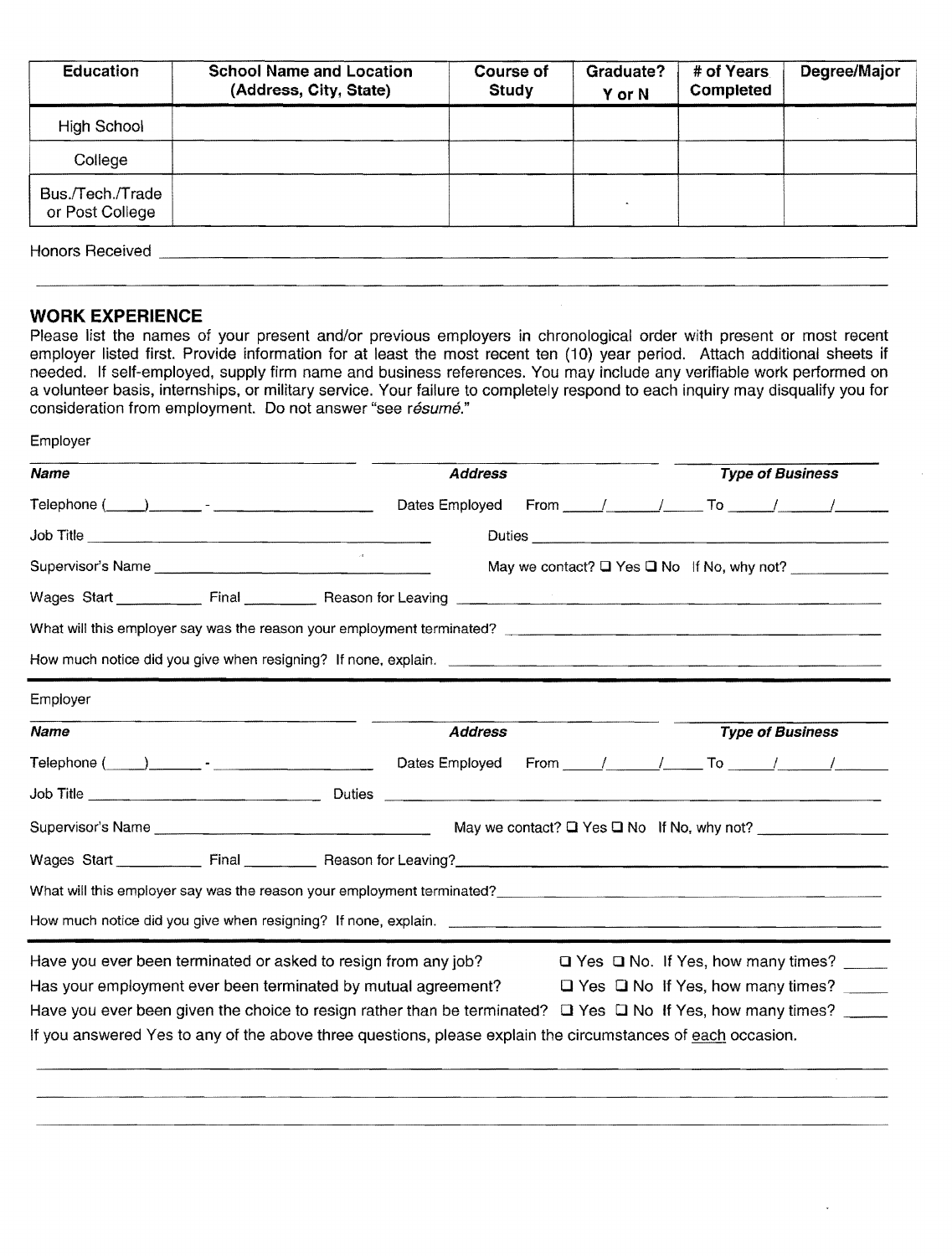### **REFERENCES**

Please list the names of additional work-related references we may contact. Individuals with no prior work experience may list school or volunteer-related references.

| <b>NAME</b> | <b>POSITION</b> | <b>COMPANY</b> | <b>WORK RELATIONSHIP</b><br>(i.e., supervisor, co-<br>worker) | <b>TELEPHONE</b> |
|-------------|-----------------|----------------|---------------------------------------------------------------|------------------|
|             |                 |                |                                                               |                  |
|             |                 |                |                                                               |                  |

Please list the names of personal references (not previous employers or relatives) who know you well that we may contact.

| <b>NAME</b> | <b>OCCUPATION</b> | <b>ADDRESS</b> | <b>TELEPHONE</b> | <b>NUMBER OF</b><br><b>YEARS KNOWN</b> |
|-------------|-------------------|----------------|------------------|----------------------------------------|
|             |                   |                |                  |                                        |
|             |                   |                |                  |                                        |
|             |                   |                |                  |                                        |

# **APPLICANT CERTIFICATION**

I understand and agree that if driving is a requirement of the job for which I am applying, my employment and/or continued employment is contingent on possessing a valid driver's license for the state in which I reside and automobile liability insurance in an amount equal to the minimum required by the state where I reside.

I understand that the Company may now have, or may establish, a drug-free workplace or drug and/or alcohol testing program consistent with applicable federal, state, and local law. If the Company has such a program and I am offered a conditional offer of employment, I understand that if a pre-employment (post-offer) drug and/or alcohol test is positive, the employment offer may be withdrawn. I agree to work under the conditions requiring a drug-free workplace, consistent with applicable federal, state, and local law. I also understand that all employees of the location, pursuant to the Company's policy and federal, state, and local law, may be subject to urinalysis and/or blood screening or other medically recognized tests designed to detect the presence of alcohol or illegal or controlled drugs. If employed, I understand that the taking of alcohol and/or drug tests is a condition of continual employment and I agree to undergo alcohol and drug testing consistent with the Company's policies and applicable federal, state, and local law.

If employed by the Company, I understand and agree that the Company, to the extent permitted by federal, state, and local law, may exercise its right, without prior warning or notice, to conduct investigations of property (including, but not limited to, files, lockers, desks, vehicles, and computers) and, in certain circumstances, my personal property.

I understand and agree that as a condition of employment and to the extent permitted by federal, state, and local law, I may be required to sign a confidentiality, restrictive covenant, and/or conflict of interest statement.

I certify that all the information on this application, my résumé, or any supporting documents I may present during any interview is and will be complete and accurate to the best of my knowledge. I understand that any falSification, misrepresentation, or omission of any information may result in disqualification from consideration for employment or, if employed, disciplinary action, up to and including immediate dismissal.

THIS COMPANY IS AN AT-WILL EMPLOYER AS ALLOWED BY APPLICABLE STATE LAW. THIS MEANS THAT REGARDLESS OF ANY PROVISION IN THIS APPLICATION, IF HIRED, THE COMPANY OR I MAY TERMINATE THE EMPLOYMENT RELATIONSHIP AT ANY TIME, FOR ANY REASON, WITH OR WITHOUT CAUSE OR NOTICE. NOTHING IN THIS APPLICATION OR IN ANY DOCUMENT OR STATEMENT, WRITTEN OR ORAL, SHALL LIMIT THE RIGHT TO TERMINATE EMPLOYMENT AT-WILL. NO OFFICER, EMPLOYEE OR REPRESENTATIVE OF THE COMPANY IS AUTHORIZED TO ENTER INTO AN AGREEMENT-EXPRESS OR IMPLIED-WITH ME OR ANY APPLICANT FOR EMPLOYMENT FOR A SPECIFIED PERIOD OF TIME UNLESS SUCH AN AGREEMENT IS IN A WRITTEN CONTRACT SIGNED BY THE PRESIDENT OF THE COMPANY.